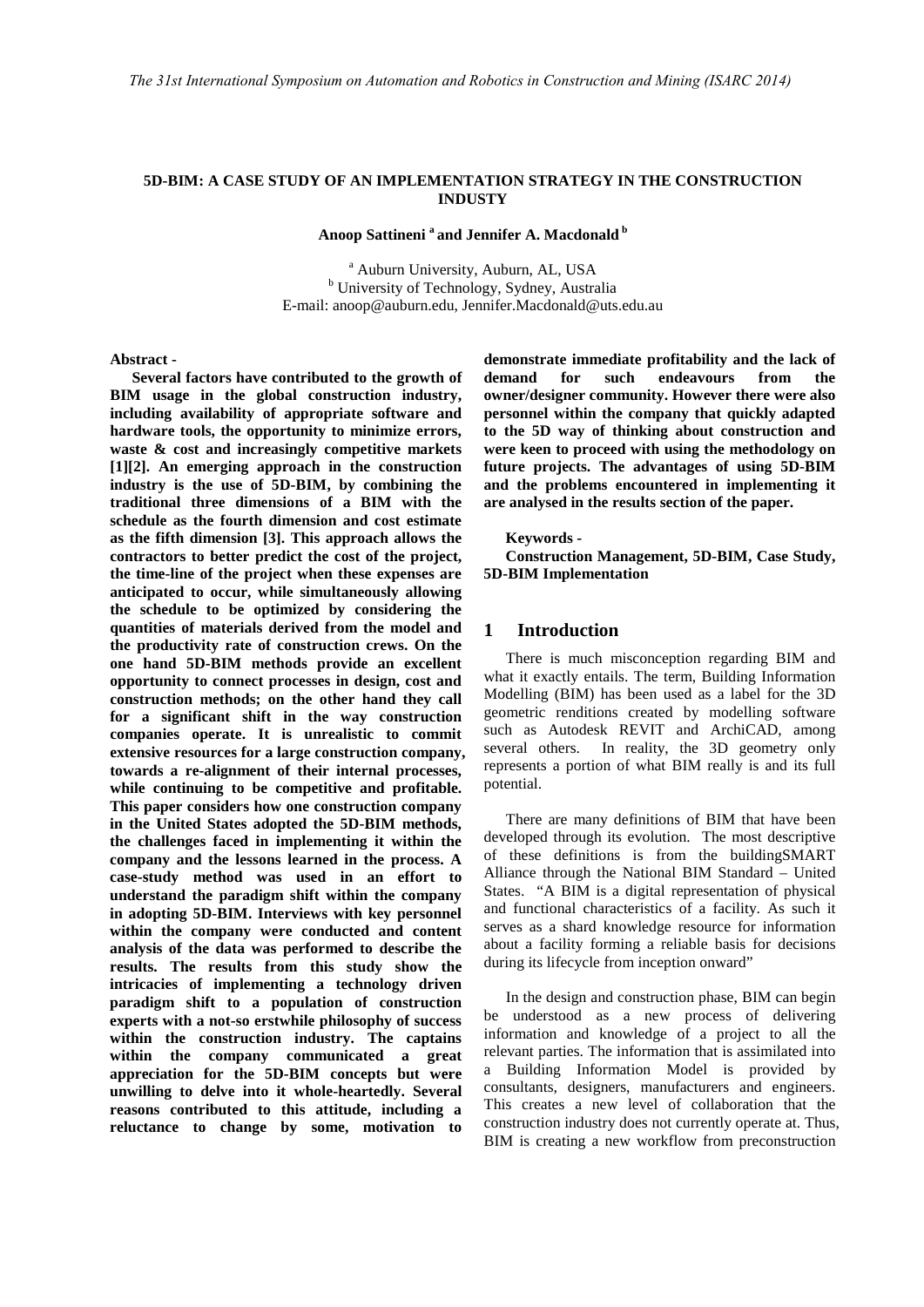to post construction and beyond through a project's entire lifecycle.

There is general consensus in the academic and the AEC industry community that BIM is more than just a software tool. The true impact of BIM is the enabling of comprehensive, digitized and collaborative processes within the AEC industries. The American Institute of Architects (AIA) recognized this seismic shift in the process of designing and constructing facilities and has proposed a new delivery method, namely 'Integrated Project Delivery' (IPD) [4]. BIM is the cornerstone of realizing the benefits proposed in this new methodology for project delivery [5]. The use of BIM in the US construction industry and academic research regarding BIM has been on the rise and is predicted to continue to increase [6].

### **1.1 4D – BIM**

The fourth dimension added to the traditional 3D-BIM model is 'time'. This allows the 3D parts or assemblies inherent to a BIM model to be combined with a construction schedule. The resulting 4D model is capable of creating virtual simulations of building the BIM model [7]. These simulations can be used to communicate the sequence of work to avoid rework in the construction industry as well identify, ahead of time any areas that may be congested due to too many trades being in one place at the same time. Congestion of various trades in one location within a construction site is considered a safety hazard.

Coordination between trades has become very important in the construction industry due the specialization involved in each trade. One of the advantages of using BIM in the construction industry is to optimize the space in the building where the services such as HVAC, water, waste and electrical systems are located. This can potentially reduce the amount of space needed for the various systems and hence reduce the overall height of the building, reducing the overall cost of the building. Under such circumstances, contractors installing these systems have to carefully coordinated so that each team has sufficient time and space to install their respective materials. By simulating the sequences of construction 4D-BIM can help optimize the process and allow for minimal rework and changes. 4D-BIM can also allow construction managers to optimize the movement of materials, equipment and people on a construction site ahead of time. This is depicted by the image in figure 1 created by HOAR Construction Company in Birmingham, Alabama. Hu [8], declares that the use of the fourth dimension is fundamentally changing the project planning, design and construction

management strategies of companies.



Figure 1. Use of 4D BIM for optimizing construction site logistics at HOAR Construction Company

## **1.2 5D – BIM**

The fifth dimension added to the 4D-BIM model is 'cost'. A 3D-BIM model has all the geometrical information needed to perform a take-off of material quantities. A 4D-BIM model has all the activities needed to complete the project. By attaching a cost database to the 4D-BIM model and by assigning actual costs to materials, equipment and personnel, a 5D-BIM model can be created to provide the construction team with a useful tool[9]. The implementation tools for implementing a 5D-BIM model have only been available for less than a decade.

The resulting 5D-BIM model can be used by construction professionals to give faster feedback about the cost of a project, allowing the designer to adjust the project design to fit the budget. The opposite scenario is often seen in the construction industry in that the project cost is estimated to be over what the owner can afford and consequently resulting in significant design changes and also perhaps losing the most attractive elements of the design. The 5D-BIM model can provide the owner and the design team with greater transparency in seeing the contractor's budget, building confidence within the various stakeholders of a project. Projects using 5D-BIM would also mean there would be a less of a need for a large contingency on behalf of the owner.

# **2 Methodology**

HOAR Construction Company based in Birmingham, Alabama in the south eastern United States was chosen for the purpose of conducting this research. The 'Virtual Design and Construction' (VDC) team members were interviewed for the purpose of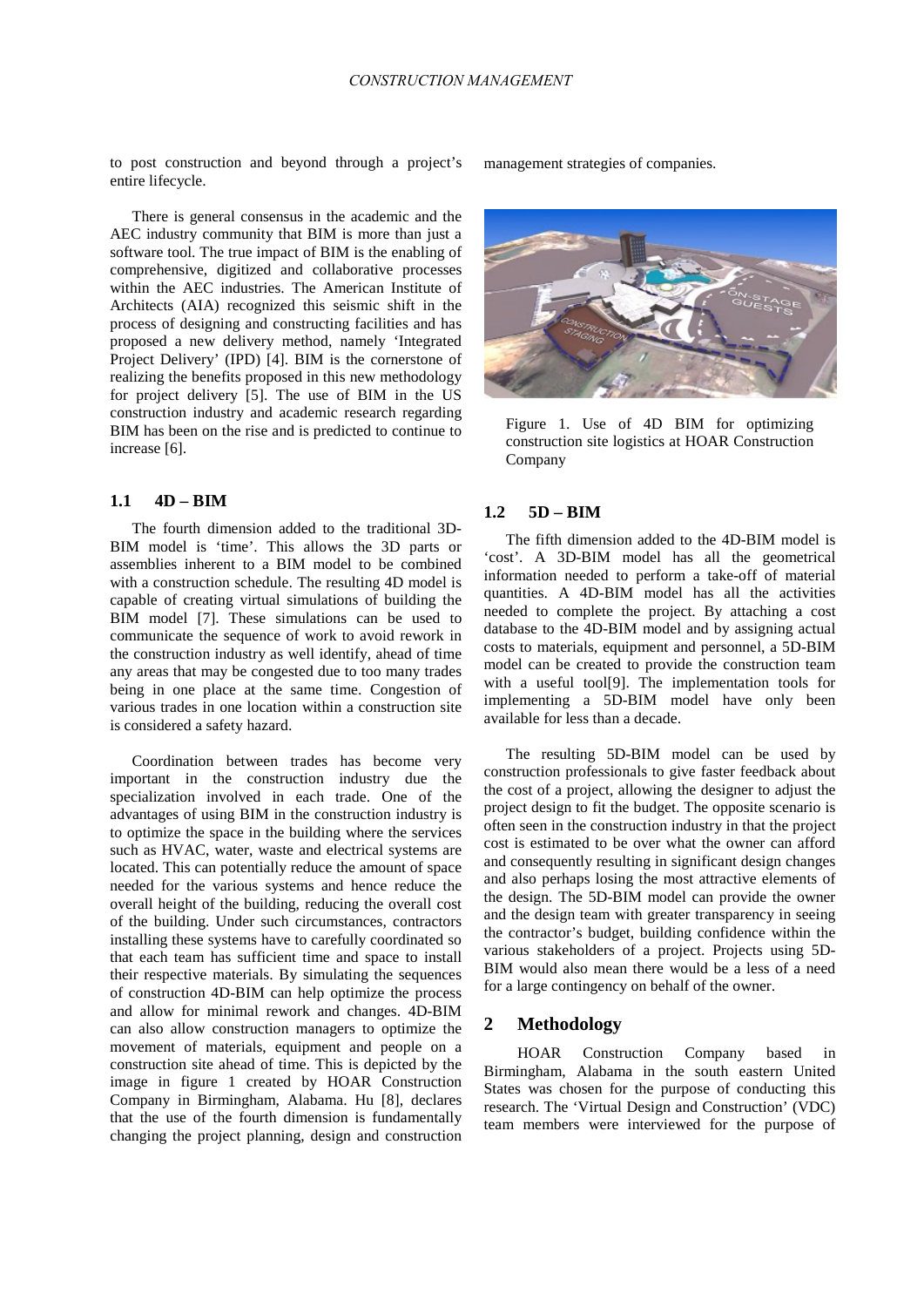conducting this research using a case study methodology.

A case itself can be defined as a single person, subject, group or organisation [10]. Case study research may involve the investigation of a single case or multiple cases and can be categorised as 'descriptive', 'explanatory' or 'exploratory' in nature. A descriptive case study is used to describe a phenomenon or a processes whereas an explanatory case study is usually theory driven and may be used to develop hypothesis in a large research project [11]. An exploratory case study is typically used to test hypothesis to come up with logical conclusions [12]. In this study a descriptive case study is presented in regards to the implementation of BIM at HOAR Construction Company.

Saunders et al. [13] draw distinctions between three types of interviews, namely 'Structured Interviews', 'Semi-Structured Interviews' and 'Unstructured Interviews'. Structured Interviews use a single set of pre-determined questions and the interviewer would read each question and record the answers for each of those questions. Structured interviews are used to collect quantifiable data and are referred as 'Quantitative Research Interviews' [13]. 'Unstructured Interviews', also referred to as 'In-Depth Interviews', on the other hand, are informal conversations where the interviewer does not have a pre-determined list of questions but instead is guided by a topic and asks questions allowing the interviewer to answer freely about events, behaviour and beliefs [13]. 'Semi-Structured Interviews' can be considered as occupying the middle ground between 'Structured Interviews' and 'Unstructured Interviews'. In this format, the interviewer is guided by a list of themes and questions, however the order of questions may be different and some questions may be eliminated altogether, while new questions may be required, depending on the context [13]. The interviewee in a semi-structured interview has more latitude to answer questions in an open manner, however the researcher may guide the whole processes in order to get responses to all questions fully and in a timely fashion. The use of interviews to collect data is an acceptable method in social research [14]. The VDC team members were interviewed for the purpose of conducting this research, in the semi-structured interview format.

Interview questions relating to 5D-BIM implementation at HOAR construction were asked of BIM-team members. Questions focused on a historical perspective of BIM at HOAR construction, current use of BIM, their foray into implementing 5D-BIM, support and push from upper management within the company

for implementing 5D-BIM, reaction from field personnel and senior field operations management team towards implementing 5D-BIM, surprises and challenges of implementing 5D-BIM and the future of 5D-BIM implementation at HOAR construction company were explored.

The data from the interviews was transcribed verbatim and analysed using qualitative data analysis. 'Content Analysis' and 'Thematic Analysis' are two common methods of analysing textual data. Content analysis is a qualitative method of analysing raw data as is thematic analysis, however thematic analysis only considers the qualitative nature of the data whereas content analysis generally results in quantifying the data by counting the frequency of the emergent themes and codes [15][6]. At the core of both content and thematic analysis, data is arranged into themes or codes by categorising raw text under meaningful labels or codes. While content analysis considers the frequency of the occurrence of codes to describe the data, thematic analysis interprets the data by analysing the meaning of the codes within that context [16]. The data collected in this research from the semi-structured interviews was analysed using the qualitative technique of thematic analysis by creating codes and labels. The findings of the interview data are grouped under appropriate themes and presented in the 'Results' section of this paper. The 'Conclusions' section presents the complicated nature of 5D-BIM implementation in the construction industry.

# **3 Findings**

With over 300 construction professionals, HOAR Construction Company had an annual volume of construction of approximately \$470 million USD in 2013. In 2013, HOAR was ranked 127 in the list of top 400 construction companies in the United State. In 2012 the company was ranked 107 in the same list and over the past decade has consistently stayed in the list of top 400 construction companies in the United States. These rankings are provided by the Engineering News Record (ENR) magazine. ENR is considered the premier trade magazine for the construction industry in the United States. HOAR as a company works in the civic & government, retail & mixed use, office & commercial, education, residential & hospitality, concrete & heavycivil, industrial & manufacturing and healthcare sectors within the construction industry. Apart from being a construction company, HOAR also has a program management side of their business in which they advise owners about issues related to construction projects. Hoar construction has a dedicated staff of six people in their VDC team.

The VDC team was interviewed for the purpose of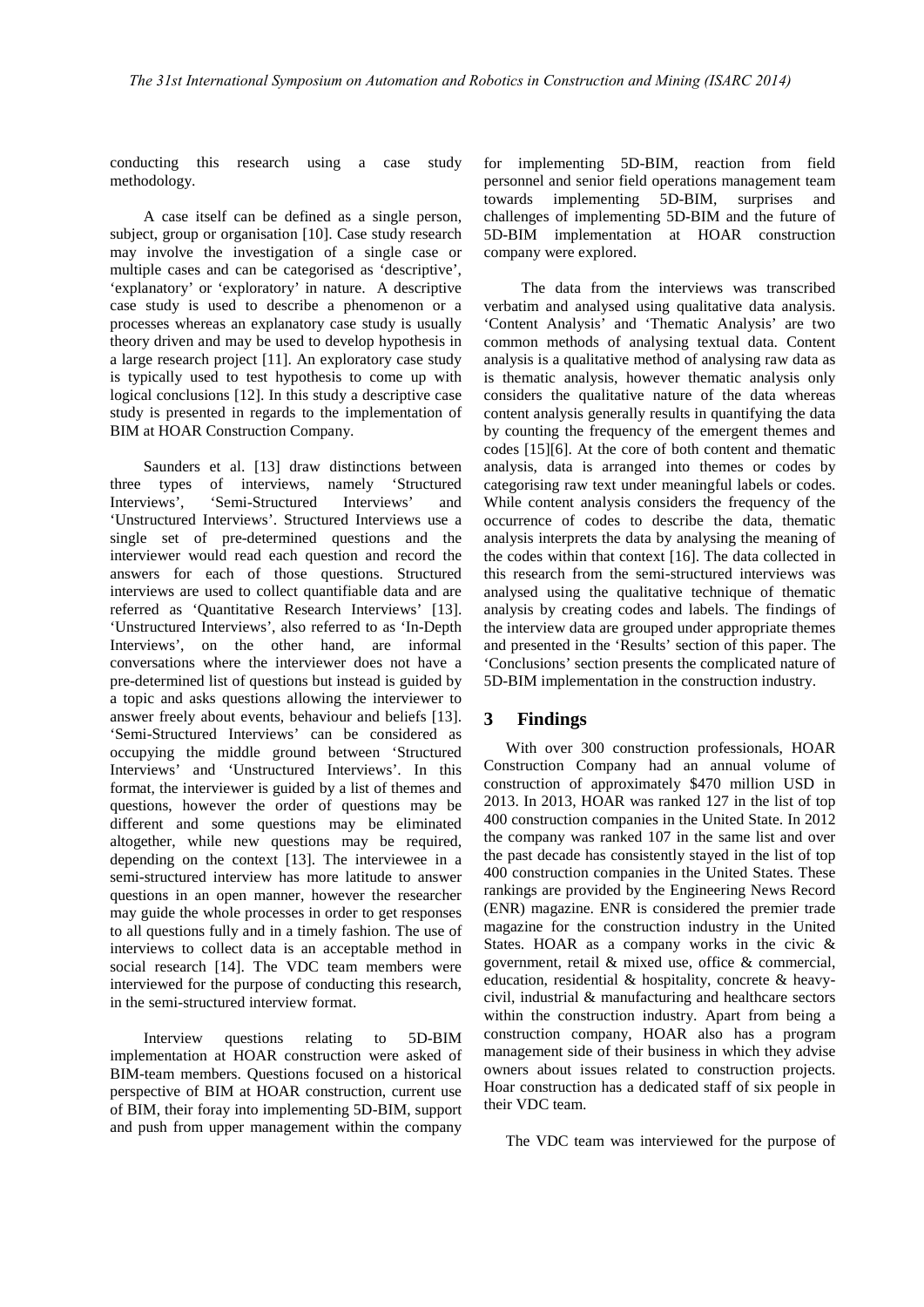conducting this research. The findings of the interview results are analysed using thematic analysis and presented under appropriate themes within this section.

#### **3.1 BIM Adoption & 5D-BIM Exploration**

BIM was first explored by one the current team members in 2006, using the Autodesk Revit software. The program was only used to consider a BIM model to count the number of various types of doors present in it. At this stage the adoption of BIM was also in the very early stages within the construction industry[17]. As the team started to receive more models from design teams and with the evolution of BIM software within the marketplace, the adoption of BIM increased at HOAR construction. The company also has a long history of working with the 'Walt Disney' group on its construction projects at Disney's various theme parks. Construction projects at these theme parks were described as futuristic and the owners encouraged and often required the use of latest technologies in design and construction of its various facilities. This also turned out to be a key factor in the evolution of BIM within HOAR Construction Company. The first 5D estimate was created on a Disney project in 2008. However, the use 5D models did not immediately involve other projects within the company. In fact a VDC group did not emerge within the company till 2011. A full team of six professionals are now in the VDC group. As of 2013, they have had five years of engagement with 5D models and three of those years were described as dedicated engagement with a fullfledged team. Apart from the cost of personnel for the VDC team, it was described that over the last three years approximately \$0.5 million USD were spent on software & hardware costs related to BIM. These include the costs for training the personnel within the VDC group.



Figure 2. Use of 3D Clash Detection & 4D BIM co-ordination tools at HOAR Construction Company

Prior to the full-scale adoption of 5D-BIM the

company used the 3D clash detection tools to identify conflicts in the design of various systems such as HVAC, electrical, fire-proofing etc., as shown in figure 2. The company also used 4D-BIM tools to virtually simulate the construction sequences to identify and resolve any problems in the planning phases of most large projects. These 3D clash detection and 4D-BIM sequencing processes are still in use within the company. The company is currently starting to use 5D-BIM on more projects and there is general optimism within the company about changing to these new processes. However 5D-BIM is currently not used on all projects as a limited number of staff knowledgeable enough in 5D-BIM is available to implement it on a company wide scale.

### **3.2 Internal Support for 5D-BIM Adoption**

The use of 5D-BIM in the company was prompted by the senior management within the company. It was described that the vice-presidents were hearing about these concepts at various venues and industry gatherings and were keen to explore them within the company. The formation of the VDC group was a clear indication by the management to make real investments to incorporate BIM based processes within the company. The managers were particularly keen to see real-time cost data as design progresses, real-time quantities as design changes and real-time updates to project budgets. They actively recruited talented young people who could be trained in this area as well moved some individuals within the company in to the VDC department. In an effort to incorporate the cost estimating processes in to the 5D-BIM workflow, some estimators also joined the VDC team. The company started with some pilot projects where the cost estimation was performed using both 5D-BIM tools and conventional tools. These pilot projects were done to identify the processes that would need to change within the company to fully implement 5D-BIM. At this stage there was some push back from the managers and it was decided to slow down the adoption process. This was done as the original timeline for adoption would have meant radical changes and might have resulted in some unforeseen situations.

One example that was cited was that of the estimating database. The estimating database was created based on the 1995 'Master Format' of sixteen divisions, as specified by the Construction Specifications Institute (CSI) [18]. These sixteen divisions divide the materials and processes needed to build a facility with appropriate sections and sub sections, and allow all stakeholders involved to organize their data in a common format. However the software chosen for 5D-BIM, 'Vico', used 'Uniformat' which is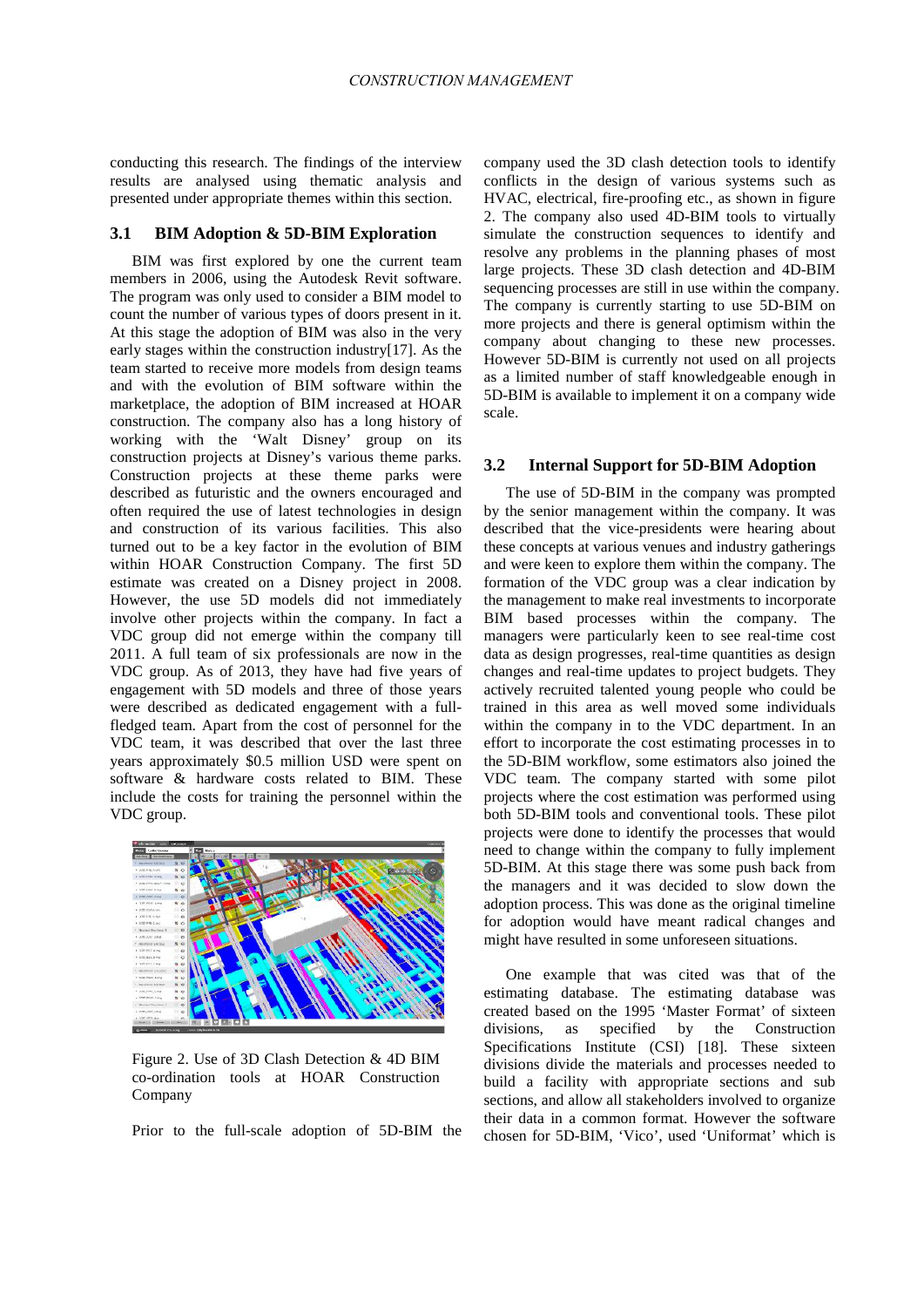a format presented by the American Society for Testing and Materials (ASTM) [19]. 'Uniformat' is based on a system to enable construction project information to be classified from a life-cycle point of view. The two systems differ significantly from one another and adoption of 5D-BIM would have meant a new estimating database would have to be created. An estimating database is a key tool for any construction company to come up with an accurate cost estimate. The database is constantly updated with historical actual costs of construction and is often considered a confidential tool. It was decided by senior managers that it would be a risky move to switch databases as several projects were using the existing database, moreover they were not completely sure that all the information could be transferred in to the 'Uniformat' database. Overtime, however the VDC team was allowed to create a parallel 'Uniformat' database. The new database is currently being used for 5D-BIM projects whereas with the existing database is being used for projects that do not use 5D-BIM. It was described that the senior management within the company is starting to realize the benefits of using 5D-BIM and are again proponents of its growth within the company.

The reaction from the field personnel was described as mixed. The newer generation of field personnel were more open to using the new tools but there was some initial resistance from experienced field personnel. This resistance was described as an attitude of reluctance to change. However, over time it was described that everyone was on board with using 5D-BIM tools and adapt their processes

As previously described, the estimating database was a key issue and several similar issues had to be encountered with making the switch to 5D-BIM. Another key issue was the use of 'Location Based Schedules' also called as 'Flowline' methodology for scheduling. This was a departure from the traditional 'Critical Path Method' (CPM) for scheduling construction activities. Flowline methodology for scheduling represents a significant departure from the CPM method of scheduling and field personnel had to be trained to adopt the new method. However, it was found that several field personnel within the company liked the new method of scheduling and quickly adopted it. Some personnel even went to the extent of using the Flowline method of scheduling that were not using 5D-BIM.

Overall the VDC team had to deal with waning enthusiasm from various quarters within the company but were able to successfully convince senior managers and several field personnel to adopt the new methods.

### **3.3 Challenges to Implementing 5D-BIM**

The VDC team expressed several technical and human challenges that had to be overcome to implement 5D-BIM. There currently is no single software available in the market that can perform all functions that BIM is capable of enabling. Therefore while incorporating 5D-BIM the team also had to assist in several projects that were using for 3D clash detection and 4D simulation purposes. 5D-BIM projects generally cost more and take longer to prepare in the initial implementations as more time is spent by key personnel within the company, as compared to traditional projects. Due to the higher costs incurred, it was also more challenging to convey the value of adopting 5D-BIM to senior managers within the company. The VDC team had to overcome the attitudes of people of towards change in general when incorporating 5D-BIM within the company.

The 5D software itself was described as robust but complicated and cumbersome to use. The software programs that enable 5D-BIM require a high level of technological expertise as well as expertise with construction processes. They described an occasion when an experienced team member unintentionally over-wrote the estimating database with no recourse to restoring the previous working version. On that occasion the team was forced to switch to the newer version of the database in a very short time period, while several active projects depended on the database.

There are also some gaps within the industry to implementing a successful 5D-BIM environment within the company. The 'Level of Detail' (LOD) used in the creation of a model by the design team may not be sufficient to extract accurate quantities for cost estimation purposes. The models may have errors in them with elements not touching or duplicate elements and models need to be checked to ensure that estimates can be accurately extracted. Initially in some cases designers were not willing to share models with the construction team.

A majority of the work on construction projects within the company was outsourced to subcontractors. Therefore the scheduling of construction activities depended on knowing the productivity rates for subcontractor crews. Some subcontractors were unwilling to share this information with the construction team. Furthermore there were no guarantees that subcontractors would send the necessary numbers of crew members to the site on a given day as the subcontractors themselves are often trying to meet obligations on multiple projects. This meant that updating the schedule and coordinating with various trades was complicated. However, it must be noted that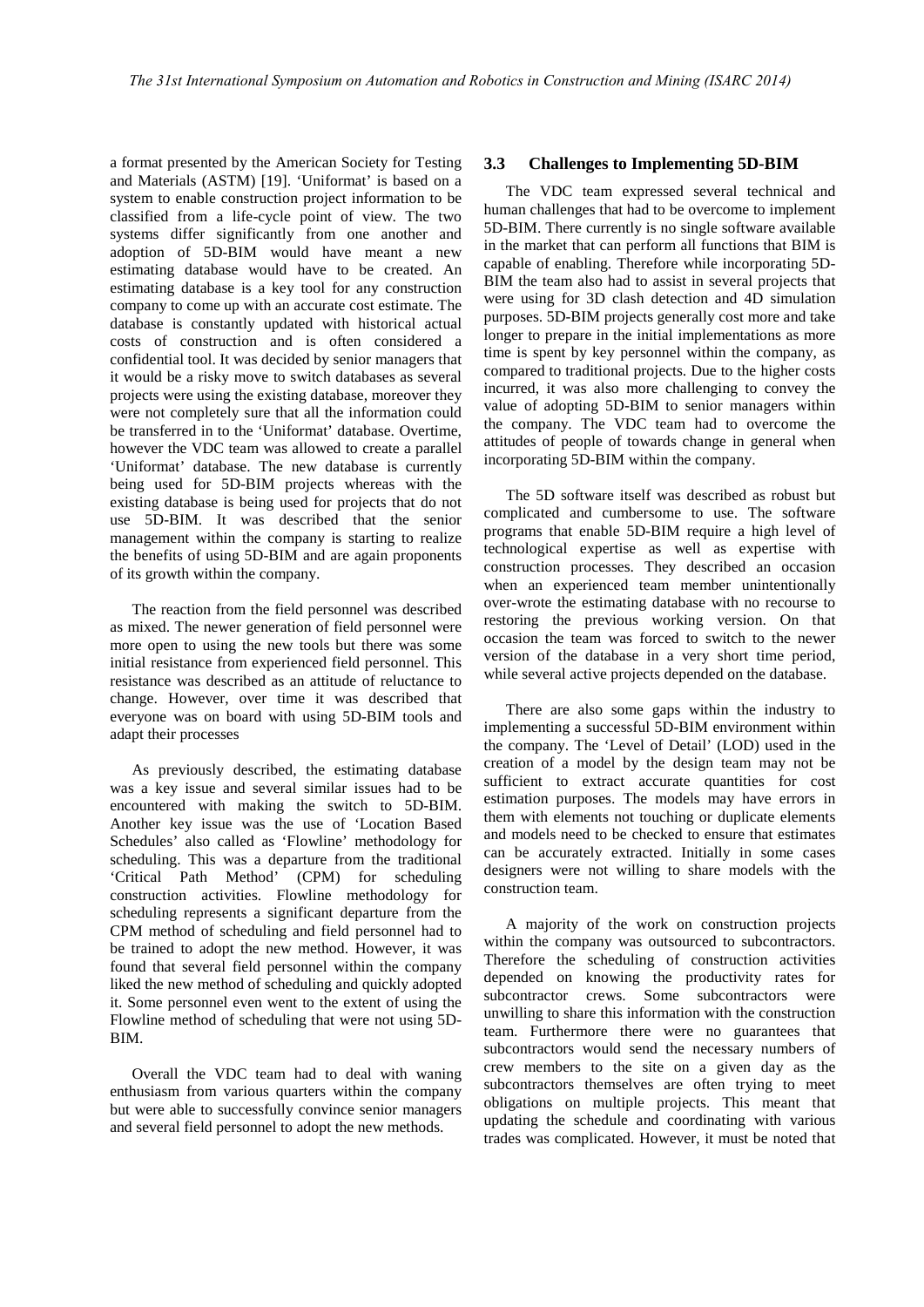this practice continues in the industry regardless of whether it is a 5D-BIM project or otherwise.



Figure 3. Use of 5D BIM tools at HOAR Construction Company

#### **3.4 Future of Implementing 5D-BIM**

The VDC team expressed that the company was starting to reap the benefits of implementing 5D-BIM as they never before had so much data about their own internal processes. An evaluation of process had to take place so that 5D-BIM could be implemented and processes were streamlined to better fit the new workflow. One of the team members expressed that "It is possible to teach an old dog some new tricks and our estimators now have a higher opinion to the whole 5D-BIM concept". The team expressed hope that the software would get easier over time. It was also remarked that 5D-BIM, like other software tools has to be web-enabled to ensure that field personnel are able to extract maximum benefit from it. The VDC team mentioned that they are able to provide much faster feedback to their design counterparts for cost planning purposes. The team is currently exploring the possibility of a tie-in between their 5D-BIM and their web-based project management software. The team has matured its processes to now account for 'change orders' that occur downstream in a project in the 5D-BIM environment. There is definite 'no turning back now' mood within the company about implementing 5D-BIM. The team itself could be re-aligned so that instead of working on several projects in a given year, each team member would get more immersed in one project and see it through key execution stages and consequently have no more than two or three projects in a year. As mentioned earlier not all projects within the company use 5D-BIM but it is hoped that more construction professionals within the company would be trained in it and would be using it on future projects.

#### **4 Conclusions**

Implementing 5D-BIM in a large construction company has several challenges associated with it. There exist technological challenges that have to be overcome to implement 5D-BIM. These projects generally require an experienced construction professional who also has a high level of talent on the technology side. There are significant hardware, software and training costs associated with adopting 5D-BIM processes. It is also challenging to overcome the human reluctance towards change on part of some personnel within a company. Training existing personnel who have a wealth of industry knowledge to adopt new methodologies for estimating and scheduling can be challenging. This issue is further complicated by construction companies having to remain profitable while exploring these new technology enabled processes. The process of implementing 5D-BIM involves a close inspection of internal processes with a company and can be beneficial to streamline them. Increasingly designers are sharing valuable information with the construction team by means of BIM models. 5D-BIM represents a clear departure from the existing methods of planning construction projects and can potentially be a transformative experience for a construction company.

## **References**

[1] S. Azhar, M. Hein, and B. Sketo, "Building information modeling (BIM): Benefits, risks and challenges," presented at the Proceedings of the 44th ASC National Conference, Auburn, AL, 2008.

[2] N. Gu and K. London, "Understanding and facilitating BIM adoption in the AEC industry," *Autom. Constr.*, vol. 19, no. 8, pp. 988–999, Dec. 2010.

[3] H. Kim, C. Benghi, N. Dawood, D. Jung, J. Kim, and Y. Baek, "Developing 5D System Connecting Cost, Schedule and 3D Model," *IABSE Symp. Rep.*, vol. 97, no. 24, pp. 32–38, Jan. 2010.

[4] D. Kent and B. Becerik-Gerber, "Understanding Construction Industry Experience and Attitudes toward Integrated Project Delivery," *J. Constr. Eng. Manag.*, vol. 136, no. 8, pp. 815–825, 2010.

[5] P. Larson, "Constructech magazine | Defining the 5D of BIM." [Online]. Available: http://constructech.com/news/articles/article.aspx?articl e\_id=9229. [Accessed: 22-Feb-2014].

[6] B. Becerik-Gerber and K. Kensek, "Building Information Modeling in Architecture, Engineering, and Construction: Emerging Research Directions and Trends," *J. Prof. Issues Eng. Educ. Pract.*, vol. 136, no. 3, pp. 139–147, 2010.

[7] M. Muzvimwe, "5D BIM Explained," 2011. [Online]. Available: http://www.fgould.com/uk